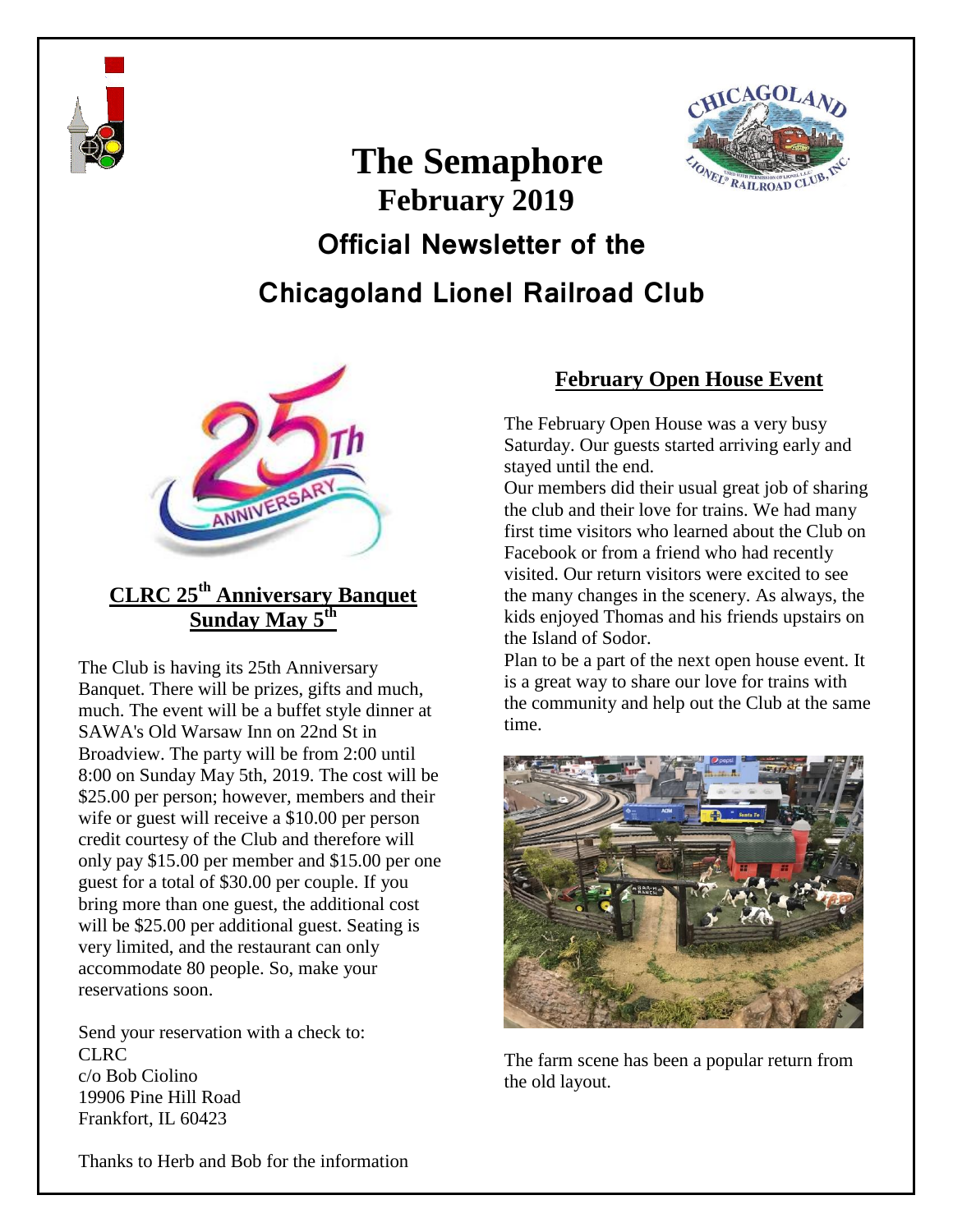### **February Clubhouse and Layout Update**

A highlight of the February clubhouse and layout update is the work of Bill and Tommy on the upstairs layout. Our Sodor Island layout now has its very own Sodor Steamworks Roundhouse thanks to Bill and Tommy. They started off with nothing but the kit and a set of instructions that weren't very helpful. To make it an even bigger challenge the pieces did not fit cleanly. It took Bill and Tom months of work to glue, cut, trim, paint, and stain to finish the job. The outcome is awesome. The level of detail they added is just amazing. The children will love seeing Thomas, Percy, and James in their roundhouse, just like on the TV series. If you have not gone upstairs yet to see their masterpiece you need to do so.





Thanks to Joe S. for the story and pictures

#### **Chicago & North Western 6464-555 Boxcar 52081-555 Revisited**

In honor of the Club's  $25<sup>th</sup>$  anniversary, the story of the first club car is revisited.



The Chicago and North Western, 6464-555, 52081-555 was our first car produced. It was challenging because Lionel was not offering "Club Cars" to regional "small" clubs and we had no financial history. I went to Lionel on a tour with the Milwaukee Club and our founder **Gerry Brettschneider**. I met with **Mohamed Anusha**, the Lionel Club Car Coordinator alone. Lionel was still concerned about working with a regional club and our club that had no long term financial history. Our discussions generated a compromise. We would deposit \$5000 up front for the C&NW club car that we wanted. It was a huge sum of money. Fortunately, we had a lot of enthusiasm as a small club which was breaking into producing a Lionel Club Car for our new club. One of our members loaned us the money needed. We were on our way to be in the big leagues of Lionel Club Cars. Next, we needed to finalize our design of the car. **Tom Svestka**, of Berwyn Toy Trains, a Director at the time, advised that we would do well if we numbered and styled our car in the 6464 boxcar theme. We also decided on Chicago and Northwestern as a road name popular in the Midwest and recognized nationally. **John Flynn** recommended the number 6464-555, which was not used yet in the 6464 numbering sequence and fit well into the numbering series. (The 555 suffix also became the beginning of our Club Car numbering sequence.) To have it stand out, we also enlarged the C&NW logo to be as large as possible. It really popped! I also wanted to see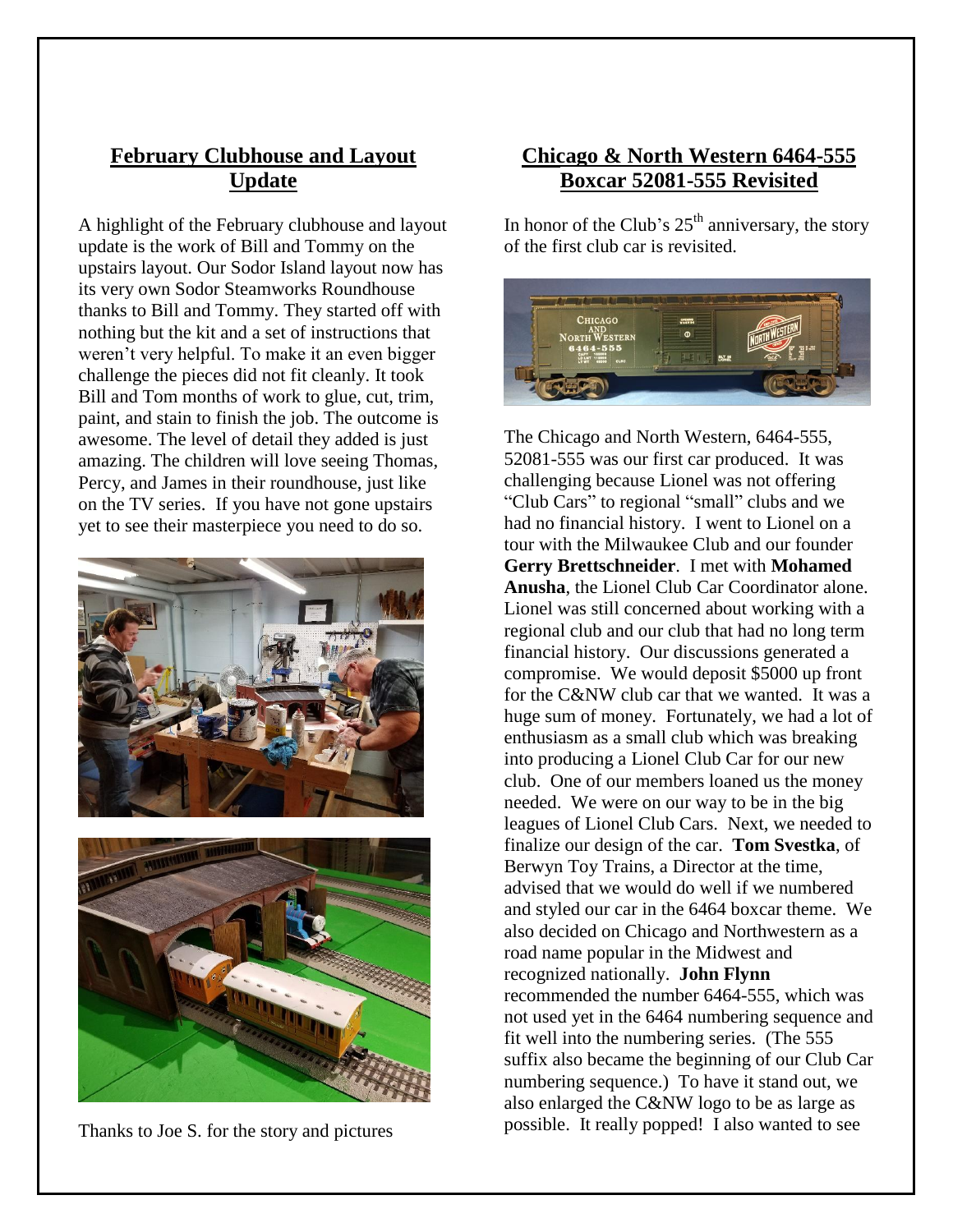something unique that Lionel had never been done before, lettering on the ends of the car. Lionel agreed to put the car number, 6464-555 at each end. We also added our initials to the car "CLRC".

Things were going smooth until July 25, 1995 when we were advised that the 6464 number was not available to us. It was reserved only for Lionel. Jim Bunte, Director Product Development, confirmed. We counted very much on having the iconic number and new it would affect sales. We needed the number. Eventually we were able to prevail, and Lionel made good on their commitment to build our car to our full expectations.

You may think that everything is all set, but much more needed to be done. We set up a timeline to promote the car, get checks, and finally ship the car. We decided to advertise in both Classic Toy Trains and O-Gauge Railroading. This was a huge investment, but one necessary since no one nationally new us. We also needed a place to ship the cars. John Flynn was able to coordinate his facility were the cars were shipped to and later we were able to ship from. We were very fortunate to have a successful first club car with Lionel. It got our juices going and we knew we were building a club that would have a building in the future.



**Any recognize these faces?**

Thanks to Herb K. for the story and pictures

## **CLRC 25th Anniversary Club Car Two**

Our Anniversary car TWO is Lionel's modern LionScale 57' O-Gauge Refer Car, with Rotating Bearing Cap Trucks, separately applied extras, including the ladders and more. This car will enjoy riding with the rest of your CLRC consist on your railroad or enjoyed on your wall of other CLRC trophy cars.

This car is made in the USA at Lionel's Headquarters, Concord, NC. We only have 100 cars on order with Lionel. Sales are first come first serve.



### **The CLRC Receives a New Laptop Computer**

Club member Tim Flaherty donated a new Laptop Computer for any club members use. This donated was formal accepted and recognized at the recent CLRC board meeting.

Once the formal rules of use are defined, Club members will be able to check-out the notebook computer. It will be available to all Club members inorder to save you the hassle of lugging your own computer to the Train House.

The intended purpose of this computer is to have all Lionel equipment manuals and catalogs available; have a an internet connected computer to view train videos and order pizzas.

Thanks goes to club Member MICHAEL FRADIN who help to facilitate this donation.

Thanks to Tim F. for the story